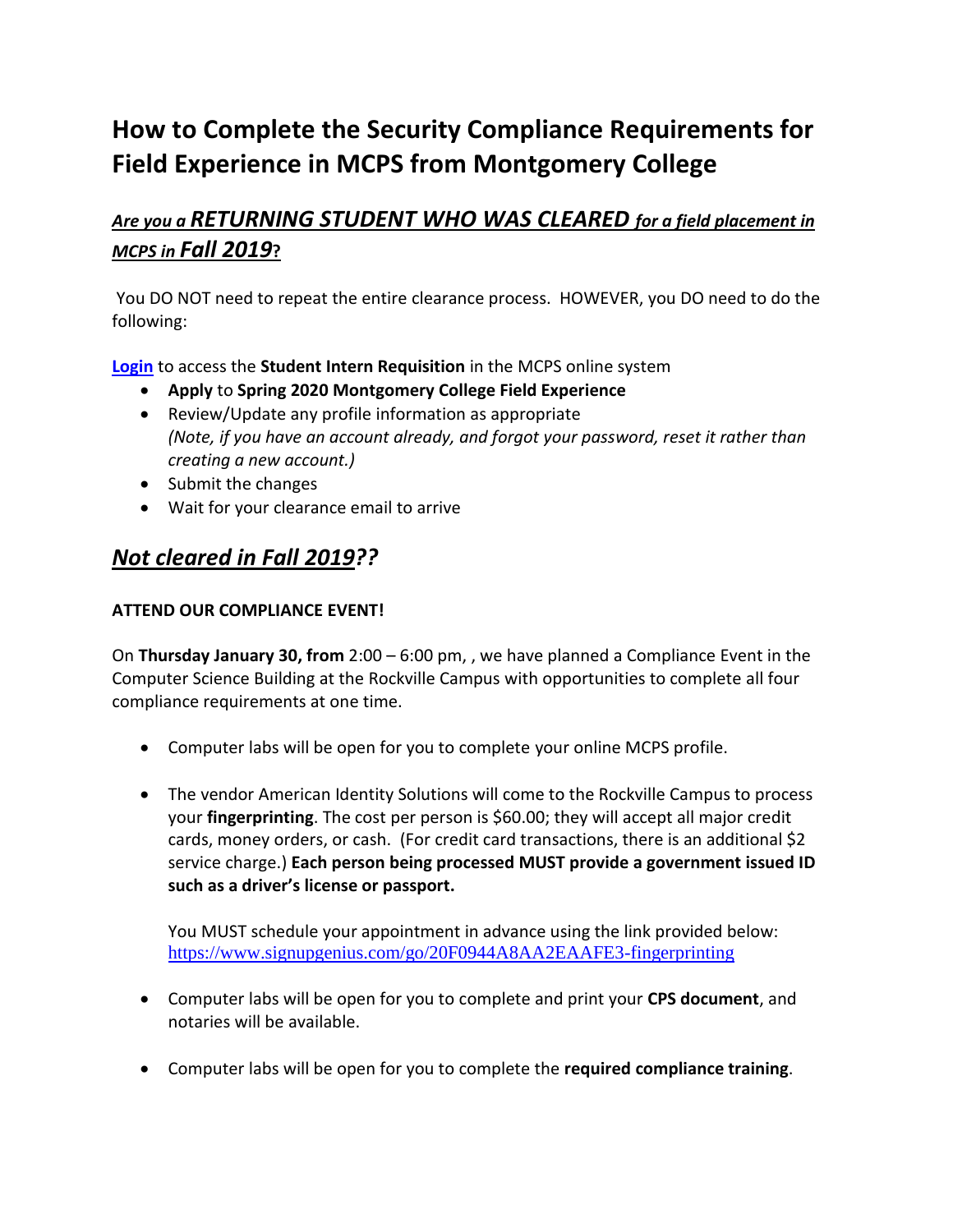#### **IF YOU ARE UNABLE TO ATTEND THE COMPLIANCE EVENT:**

#### **First and Foremost: Complete an MCPS PROFILE!!**

- Use **full legal name** as it appears on your government issued identification.
- $\triangleright$  Use proper capitalization when completing profile information.
- Use your MC email address **and plan to access it regularly**.

#### **Step 1: Click here>> [Login](https://mcps.taleo.net/careersection/iam/accessmanagement/login.jsf?lang=en&redirectionURI=https%3A%2F%2Fmcps.taleo.net%2Fcareersection%2Fstudent%2Binterns%2Fjoblist.ftl%3Flang%3Den&TARGET=https%3A%2F%2Fmcps.taleo.net%2Fcareersection%2Fstudent%2Binterns%2Fjoblist.ftl%3Flang%3Den) to access the Student Intern Requisition**

- *a)* Select *New User* to register if you do not have an account. *(Note, if you have an account already, and forgot your password, reset it rather than creating a new account.)*
- **b)** Create a username and password. **Make a special note of the email address used for this profile. (MC email strongly recommended)**
- c) *MCPS Employees only*:
	- i) Login to the MCPS Careers Site using your Outlook credentials
	- ii) Click the *Job Field* drop down menu—Select *Student Interns*
	- iii) Click Search for Jobs `

#### **Step 2: Apply to the Field Experience "job"**

#### Select **Spring 2020 Montgomery College Field Experience**

#### **Step 3: Create a Profile for MCPS – Enter the relevant information. Questions marked with an asterisk (\*) are required**

- Upload a resume—this action is NOT required but if you have one available the system can extract relevant information from a resume
- Personal Information
- Complete MCPS Questionnaire
- List relevant educational experience
- Attachments No attachments are needed at this time.
- Diversity Information
- Review and Submit

### **THEN and only THEN: Complete the three components below:**

- $\checkmark$  Fingerprint Background Review and MCPS Information Sheet
- $\checkmark$  Child Protective Services/Adam Walsh Background Review (CPS Form)
- $\checkmark$  Online Compliance Training